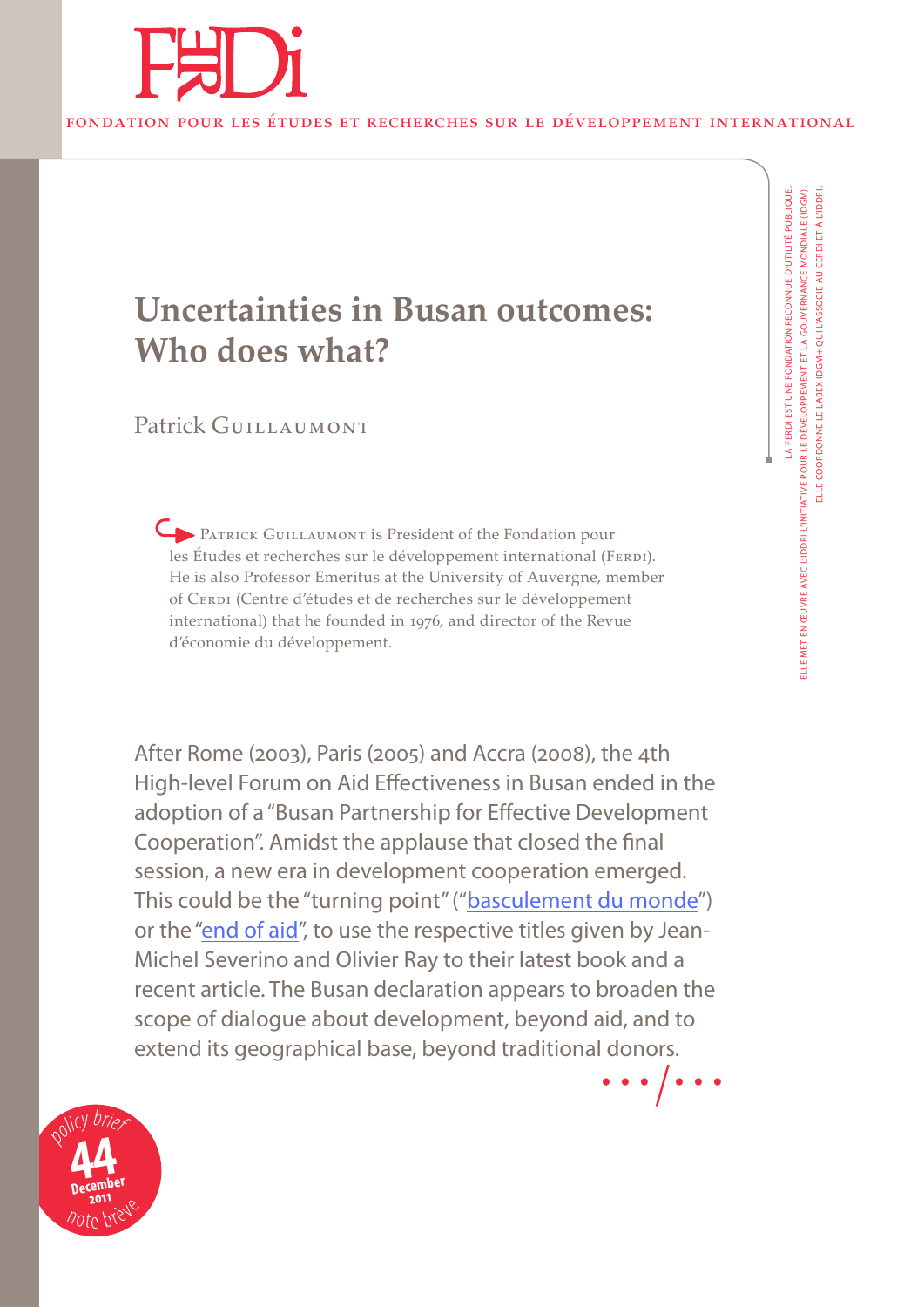.../... It does not constitute a departure from the Paris Declaration on Aid Effectiveness or from the Accra Agenda for Action, whose commitments are repeated, with a welcome emphasis on ensuring ownership of policies by recipient countries and on outcomes. Both as for the ground covered and for the geographical basis for action, the progresses that received so much applause are in fact ambiguous.

#### **Beyond aid**

As for the scope of dialogue, it was useful to stress that aid is only part of development cooperation, and only part of international development funding, and that other sources (migrant remittances, direct investment…) must therefore be considered and promoted. As Hillary Clinton recalled, in a vigorous speech at the opening session of the Conference, aid is only a small fraction of development funding. For the poorest countries, however, this proportion is obviously much higher. In the current circumstances, in which North countries are looking for budget savings, putting the emphasis on these other sources leads to fears that aid will be reduced, rather than increase as has been promised.

## **Emerging countries in partnership**

As for the geographical basis of dialogue, the major success at Busan was the participation of emerging countries in negotiations and in signing the final declaration. Taking place one month after the G20 meeting in Cannes and after the adoption of the development section put forward by the French presidency, the Busan conference was a further demonstration of the weight of these countries in global governance for development. At the same time, emerging

countries were shown to have a dual status: as developing economies they seek resources to finance their own development, while they have the economic means to contribute to the development of poorer or weaker countries. On the last night, China agreed to sign, although this had still seemed unlikely even that evening, thanks to the inclusion of a paragraph in which the role of emerging countries was recognised as being different from that of rich countries,. This inclusion was finally accepted by a group of countries including the United States, which until that point did not: *"the nature, modalities and responsibilities that apply to South-South cooperation differ from those that apply to North-South co-operation."* The paragraph concludes: *"The principles, commitments and actions agreed in the outcome document in Busan shall be the reference for South-South partners on a voluntary basis."* Who would think that it would be different for countries in the North? However, emerging countries find themselves forgiven in advance for not applying the principles that countries in the North accept unreservedly, although they may not be no better applied than those of the Paris Declaration and the Accra Agenda.

#### **Harmonisation at the summit?**

By leading emerging countries, the most advanced of which are already OECD members (Korea, Mexico), to take part in defining the conditions in which effective development can take place, and by inviting other developing countries into the discussion, the OECD has increased its geographical reach and broadened the base of its development activities. However, the wider its base becomes, the more it tends to be coterminous with the United Nations, without the latter organisation's representativeness. While the issue of aid policy harmonisation between donors has appropriately been dealt with, as it was under the Accra Agenda, the document im-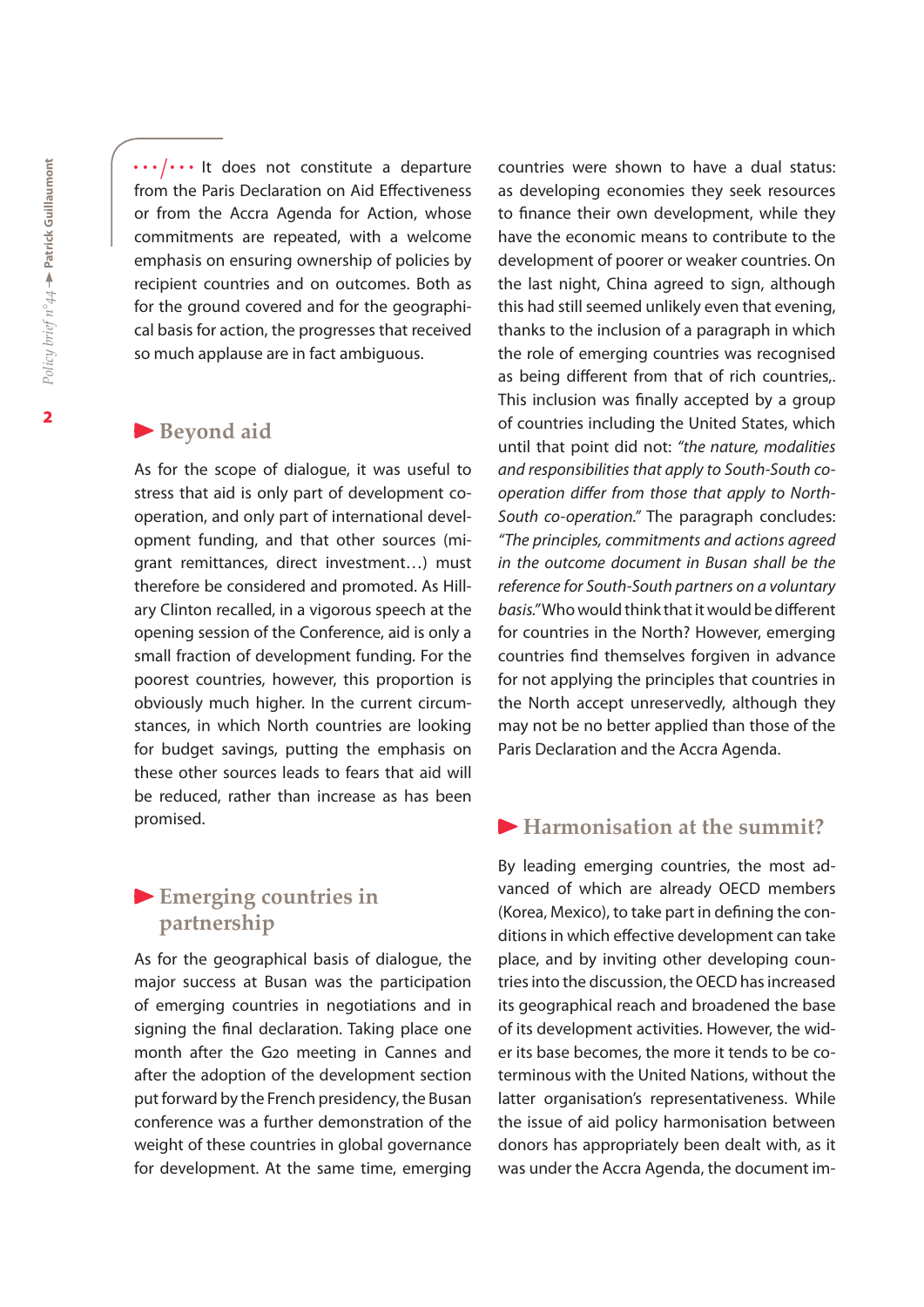plicitly raises an issue of harmonisation between the international institutions that are concerned with global development co-operation, including harmonisation between donors.

Next June, at the United Nations in New York, the third Development Cooperation Forum (DCF) will take place. This is a biennial meeting that started in 2008, with an agenda that is similar to that seen in Busan, particularly since the latter meeting broadened its scope "beyond aid". The meeting will involve similar types of delegations, but its organisers are keen to state that the context will be more universal. The first DCF was held in 2008, three months before the Third Forum on Aid Effectiveness (Accra) and six months before the United Nations Conference on Financing for Development in [Doha](http://www.ferdi.fr/evenements/Conf%C3%A9rence-des-Nations-Unies-sur-le-financement-international-du-d%C3%A9veloppement-%C3%A0-Doha.html), and was charged with examining the progress made since the previous such conference, which resulted in the "Monterrey consensus" (2002). While the DCF did not result in a declaration, but rather was supported by a report from the United Nations Secretary General, the conferences in Monterrey and Doha resulted in a text that was the fruit of lengthy preparation and negotiation. The Busan outcome document refers just once to Monterrey.

What, then, will be the specific outcome of this Development Cooperation Forum? What is the role of the Busan Forum, and what is the role of the OECD that initiated it, in relation to the meetings organised by the United Nations on themes that are increasingly similar, now that the 4th High Level Forum has broadened its scope in comparison to previous fora? The Busan outcome document invites the DCF of the United Nations to *"play a role in consulting on the implementation of agreements reached in Busan", while affirming a commitment to establish "*[a new] Global Partnership for Effective Development Co-operation". It calls on the *"Working Party on Aid Effectiveness (WPCEFF) to convene representatives of all countries and stakeholders endorsing this document with a view to reach-* *ing agreement on the working arrangements for the Global Partnership—and the indicators and channels through which global monitoring and accountability will be supported—in preparation for the phasing out of the WPCEFF and its associated structures in June 2012." It ends by inviting "the Organisation for Economic Co-operation and Development and the United Nations Development Programme to support the effective functioning of the Global Partnership, building on their collaboration to date and their respective mandates and areas of comparative advantage."* The association of the OECD with UNDP is testament to the Forum's willingness to broaden its base. As it limits itself to a United Nations programme, however, and as it is establishing this on a still uncertain basis, which must swiftly be clarified, it is not a true harmonisation with the initiatives taken by the United Nations; of course, the cumbersome constraints of the United Nations are well known, but this Organisation remains the most representative body. It should be noted that in the meantime (in April), the thirteenth UNCTAD (United Nations Conference on Trade and Development) will take place in Doha. The Group of 77 has a dominant voice in this conference, which now encompasses all issues on which development effectiveness depends, although in the past it has mainly been addressing trade issues.

The diverse range of fora for dialogue enriches the international debate and enables a diversified range of points of view to be expressed, but its cost should not be forgotten. There is the financial cost, of course, but also the burden of multiple meetings imposed on those responsible for development policies, in the North as well as in the South.

#### **LDCs vanish**

More worrying as for the scope of these meetings is the amnesia that seems to strike those who write and sign the resolutions arising from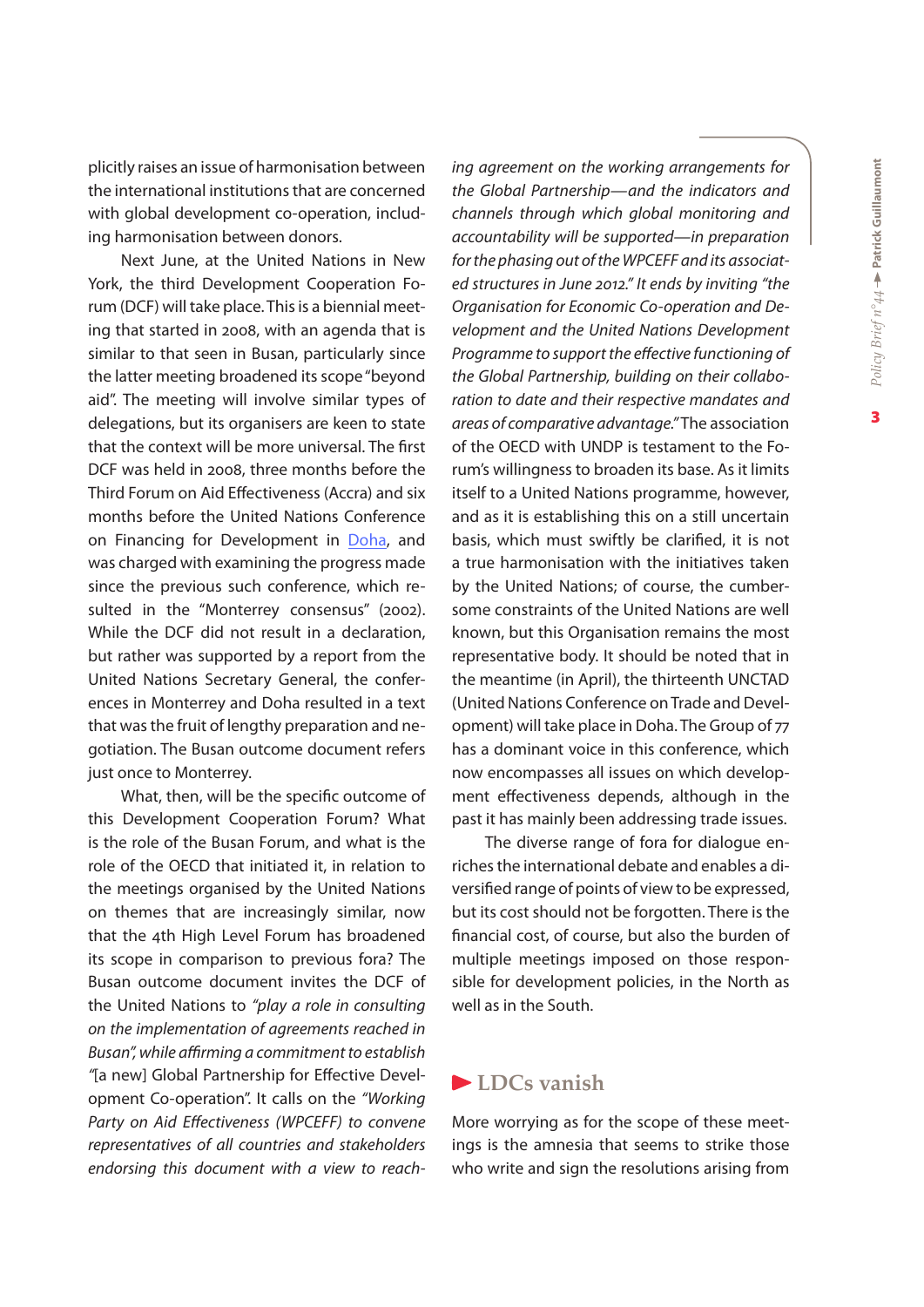the meetings on behalf of these same countries. The Busan outcome document is a striking example of this, as it makes no mention of the Least Developed Countries [\(LDC](http://www.ferdi.fr/pays-les-moins-avances.html)s), even though in [Istanbul](http://www.ferdi.fr/evenements/Istanbul%2C-11-mai-2011---IV%C3%A8me-Conf%C3%A9rence-des-Nations-Unies-sur-les-PMA1.html), at the  $4<sup>th</sup>$  United Nations Conference on LDCs (which is held every ten years), an "Action Plan" for these countries had been adopted, after a lengthy and laborious negotiation,. Despite the wishes of some countries, particularly France, to refer to LDCs, the only specific category of country within the group of developing countries that is officially recognised by the United Nations, no mention is made of them. These countries are precisely those which, because of their characteristics (low income, low level of human capital, high level of structural vulnerability), need the most aid and are most dependent on it. In these countries an improvement in aid quality would then be of greatest importance.

Conversely, the document considers the case of fragile states and devotes around twenty lines to ways of "promoting sustainable development in situations of conflict and fragility", and giving a warm welcome to the "New Deal developed by the International Dialogue on Peace building and State building, including the g7+ group of fragile and conflict-affected states." Some have thought it legitimate to conclude that there is no longer a developing world; rather, there would be fragile states and the others. No-one disagrees with the need for special support for countries that are emerging from conflict. But "fragile states" form a group of countries the boundaries of which are uncertain and transient in nature; there are multiple ways of defining this group, all of which are subjective. LDCs, regardless of management issues in this category, form a group that is clearly defined on an institutional level and on a logical basis; they are identified as poor countries that suffer from structural handicaps to growth. Most [fragile](http://www.ferdi.fr/Documents-de-travail.html#P7) [states](http://www.ferdi.fr/Documents-de-travail.html#P7), however these are defined, are LDCs, and the LDCs which are not currently considered as

being fragile are at risk of becoming fragile in the future, because of their structural characteristics. This was shown at the workshop that Ferdi organised at the 2010 ABCDE conference in Stockholm, on the theme "Reforming the Aid Allocation Criteria and Addressing the Vulnerability Issue". Sticking to the only notion of fragile states entails the risk of having a curative and not preventive attitude to fragility. We must enquire about the reasons behind the regrettable hiatus between the conclusions of the Istanbul conference, which evaporated so rapidly, and the text of the Busan Partnership.

# **A FERDI panel on implementing the principles of ownership and alignment**

This hiatus was not the only thing that gave the impression of a lack of coherence. The broadening of the scope contributes to this, by diluting the problems. A long and costly report evaluating the Paris Declaration observed that the slowest progress had been made in the areas of alignment and ownership, while in those areas the starting level had been lower. The report made no precise recommendations on the subject. Perhaps it was not within the remit of the Busan outcome document to do this, although it did strongly reaffirm these principles. Conversely, this was the aim of the event organised by Ferdi in collaboration with France, Burkina Faso and Senegal on the theme "How to make aid allocation and conditionality consistent with the principles of alignment and ownership". This event had three main features.

Firstly, it dealt with practical ways of making the allocation and the conditionality of aid more consistent with the fundamental and so often called upon principles of ownership and alignment, as stated in the Paris Declaration and Accra Agenda, than they are at present. These principles, which are results-oriented,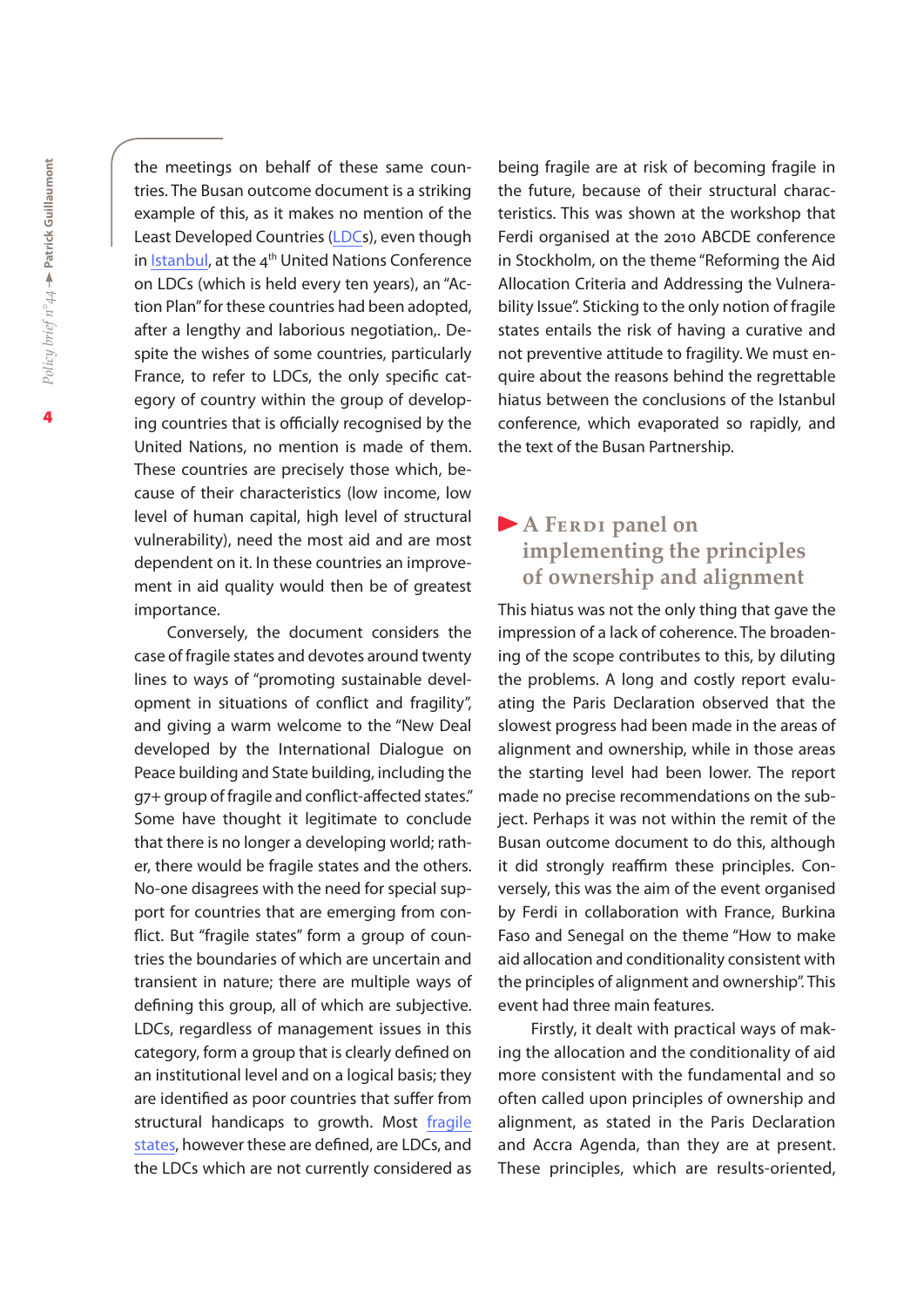are reaffirmed strongly in the Busan declaration, in which the following appears: *"Where initiated by the developing country, transparent, country-led and country-level results frameworks and platforms will be adopted as a common tool among all concerned actors to assess performance based on a manageable number of output and outcome indicators drawn from the development priorities and goals of the developing country. Providers of development cooperation will minimise their use of additional indicators that are not consistent with countries' national development strategies"* (to be compared with the previous version of the document, as in the note below)<sup>1</sup>. However, allocations from some of the main donors are granted mainly according to criteria that reflect an external and subjective judgement of the policies of recipient countries, which is wrongly called "performance-based allocation". As for the conditionality (of budget support), this is still often based on politiy, rather than on results. The speakers on the panel recommended that the weight given to external indicators be reduced when considering allocations, and that indicators be used that reflect needs, and in particular economic vulnerability. They expressed a wish that true outcome-based conditionality be adopted, based on the final results or impacts, leaving those responsible for policy with the freedom and responsibility of achieving these (see the [summary of debates](http://www.ferdi.fr/uploads/sfCmsNews/html/115/CR_R.pdf) and [docu](http://www.ferdi.fr/en/events/Busan--29th-November-1st-December%2C-2011---%22How-to-make-aid-allocation-and-conditionalities-consistent-with-the-alignment-and-ownership-principles%3F%22.html#Do)[ments on the website](http://www.ferdi.fr/en/events/Busan--29th-November-1st-December%2C-2011---%22How-to-make-aid-allocation-and-conditionalities-consistent-with-the-alignment-and-ownership-principles%3F%22.html#Do)). It should be noted that various other Busan events examined resultbased management, and these revealed significant differences in the interpretation of this concept (whether the results considered are intermediate or final)<sup>2</sup>.

Secondly, the event was organised by Ferdi with two countries from the South (Burkina Faso and Senegal) and one from the North (France). Most of the panel, which was led by the President of Ferdi, were speakers from the South: the previous Prime Minister of Burkina Faso, Tertius Zongo, the Finance Minister from East Timor, Emilia Pires, who is also president of the G7+, the ministerial adviser to the President of the Republic of Senegal, Gnounka Diouf, the Director of Research at the African Development Bank, Désiré Ventacachellum, and Navid Hanif, Director of the Office for ECOSOC Support and Co-ordination, next to Bernard Petit, former Deputy Director-general of Development at the European Commission, and Serge Tomasi, Director of Development Strategies at the French Foreign Affairs Ministry and co-president of the G20 Development Group.

Half of the speakers spoke in French, which was probably a record for Busan and which was made possible by the simultaneous interpretation provided for at least one of the parallel events that were taking place at the same time.

#### **French speaking shrinkage**

Although simultaneous interpretation was available for all the plenary sessions, including those sessions that were described as thematic, the proportion of French-speaking panellists appeared very low. French-speaking Africans were outnumbered five to one by Englishspeaking Africans. Ferdi contributed to a document written by the Organisation internationale de la francophonie, which was presented as a

<sup>1.</sup> It is interesting to compare this final version with the 4th draft, dated 11 November, which only referred to "outcomes" and not to "outputs", and in which the last sentence was more demanding from donors: "Transparent, country-led results frameworks and platforms will be adopted as common tools to assess performance with all concerned actors, based on a manageable number of outcome indicators drawn from the development priorities and goals articulated by developing countries. Providers of development cooperation will not impose additional frameworks, objectives or performance indicators".

<sup>2.</sup> The changes made to the 4th draft cited in the previous note, that appear in the final version of the Declaration, illustrate this difference: "outcome" was replaced by "output and outcome".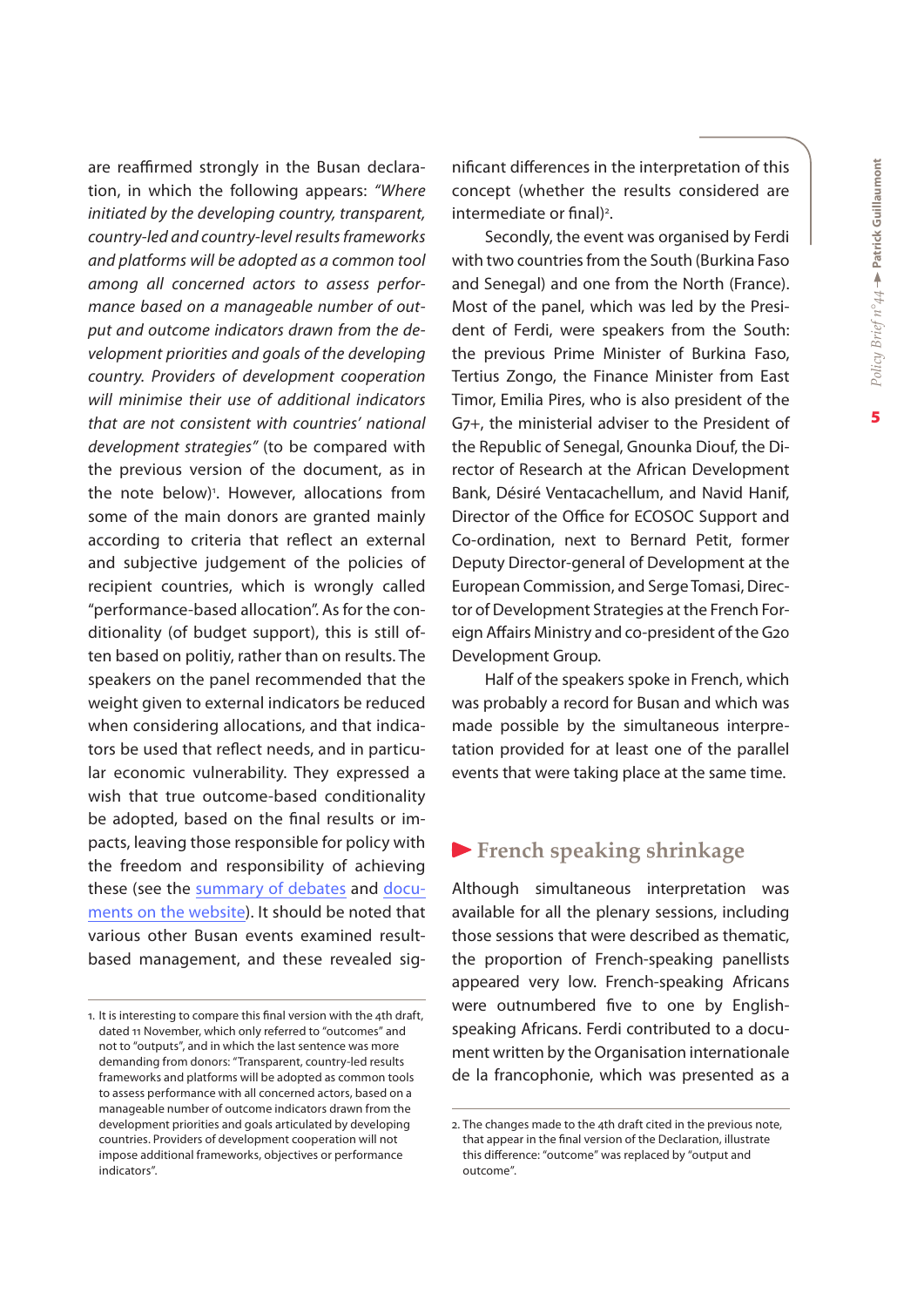"preparatory" to the Busan conference, but unfortunately not made available before the conference. Ferdi's contribution to this document (in French), which addressed the themes of its parallel event, was made available electronically as part of the supporting documents for the event, and on paper during the event. It would seem useful here to cite the founding document of this new partnership (paragraph 7): *"In Busan, we are building a new global development partnership, which is open to diversity, and* 

*which takes into account the distinct roles that all parties involved in co-operation can play in development"*.

## **Busan: a "Procustean bed" of development aid?**

Let us conclude with this heading, possibly too enigmatic to be the title of the whole paper. Aid effectiveness has transformed into development effectiveness, without it being known whether this is a sign of effective broadening of development co-operation, or a threat of a reduction in aid. The club of donors has widened to include emerging countries, but without it being known whether the "voluntary basis" of their membership confirms what has always been the case for traditional donors. The need for ownership and for management by results is reaffirmed more strongly than ever, although we do not know whether the results in mind will truly promote ownership. The specific nature of fragile states is almost institutionalised, despite the uncertainty of the identity of this group and its transitory nature, and it is as though the structural category of Least Developed Countries has been eliminated to make way for it. The Partnership's openness to diversity has manifested itself in a new uniformity of language. Procuste cut off the limbs of some of his victims, and stretched those of others, in order to make them fit into his beds. We should hope that his shade, discernable in Busan, will fade away in the implementation of the new "Partnership for Effective Development Co-operation".